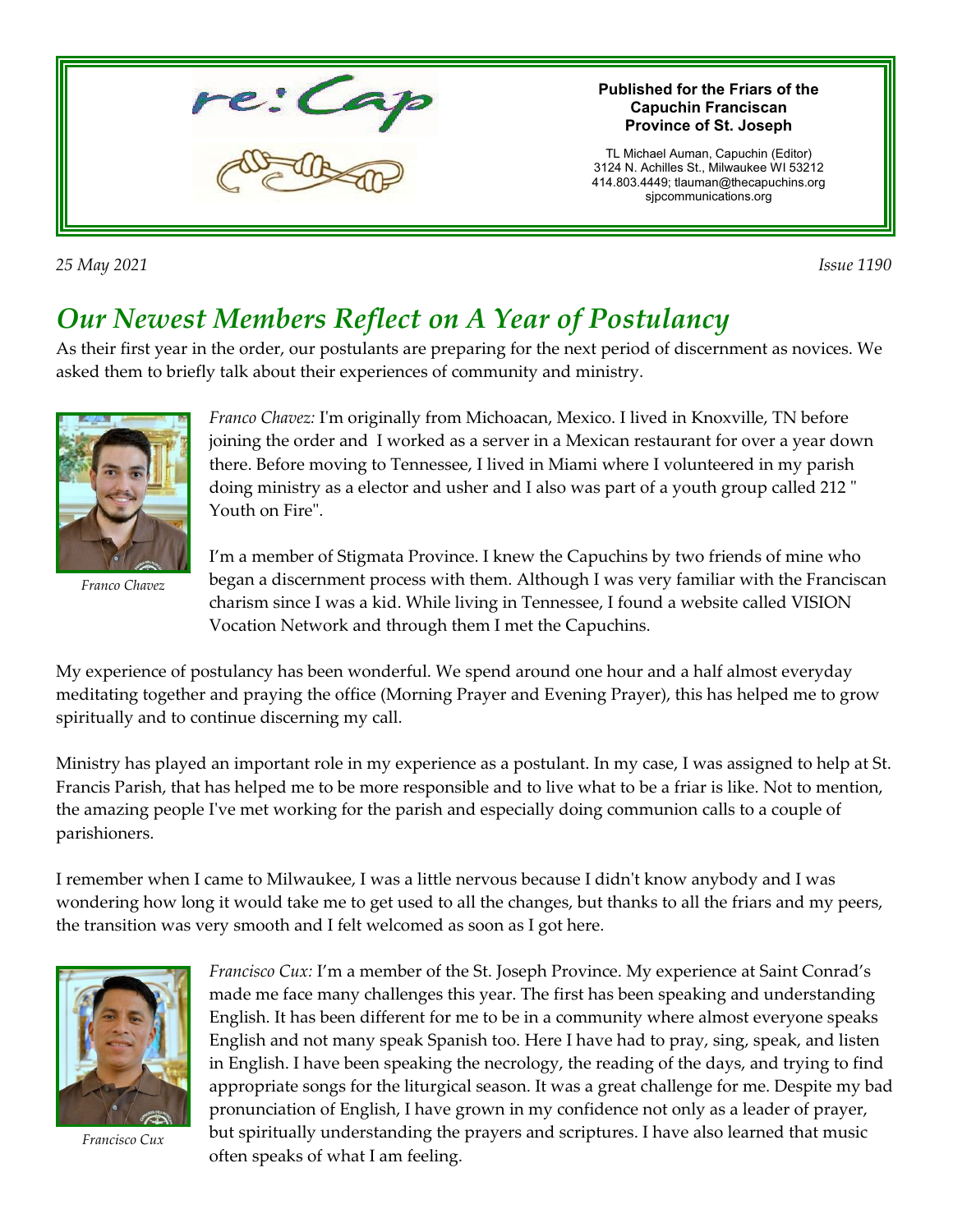In community life we all have different personalities in which each person acts differently. This has also been challenging and difficult at times for me, to relating and feeling part of the community due to the language that I cannot often expressing myself well.

I have always tried to be part of this community in doing my chores, cooking, and trying to show kindness to everyone. At the beginning it was difficult for me to find myself in the kitchen because it is not the same to cook for myself than for a community. I think this unique experience was also a challenge, and at the same time wonderful, because whenever I cooked, I felt part of a family the community, where I could share my talents. This also motivated me to show my creativity because of the feeling of being part of the community. This was my way of showing my appreciation and gratitude. This has left me feeling like I have made some good progress this year.

There are a few friars, that overtime I have become comfortable with, and I feel I can open myself up to them. Over this past year, The Saint Conrad Community has helped me to grow a lot not only with the English language, but spiritually and given some confidence in who I am. The community have been supportive and patience with me. I am grateful to them.



*Gabriel Conlon*

*Gabriel Conlon:* I come to the order as a member of the St. Mary Province. I spent March, April and May in the NYC Catholic Worker community that had been my home for nearly three years, sharing the look-down with a community of around forty people, continuing our ministry to the homeless. Seeing the suffering and fear all around, the sirens, the refrigeration trucks, losing people I held dear, was my prelude to postulancy, and much of this year has been spent in personal reflection on how we – as Franciscans and as Church – can be present to the wounds of our present world and can take the lessons of the pandemic into ministry. It is an ongoing discernment for me, as I know it is for many Catholics, of all walks and stations of life.

Fortunately the formation team and the friar residents at St. Conrad's Friary are a truly great bunch, whose hospitality, generosity and willingness to be present to us in our discernment and our transition has been edifying. In all the ups and downs of the year, fraternal life, the warmth of the community – made perhaps more intense by pandemic measures – was a constant, reliable consolation and source of spiritual sustenance. Being assured of the sacraments, of a regular spiritual life lived in community, has been a true gift that it this world cannot be taken for granted, and I am truly thankful for it. Our community, made up of friars and postulants from the US, Mexico, Guatemala and India, is something I will miss going forwards.

I am equally thankful for the experiences of ministry that the collaborative postulancy program has offered me. I was attached to two ministry sites, St. Francis of Assisi parish and the House of Peace, both run by the province.



It has been a very powerful year, with many of the ups and downs of spiritual discernment, accompanied by the collective trauma of the pandemic experience. In August I lost my grandmother, Mary, shortly after she was diagnosed with leukemia. The brothers were enormously helpful in arranging my trip back to the East Coast for the funeral. I'm very grateful!

*McClean Bennett:* I'm now completing my second postulancy for the St. Joseph Province, having completed my first year of initial formation in 2016. At that time, I'd been invited

*McLean Bennett*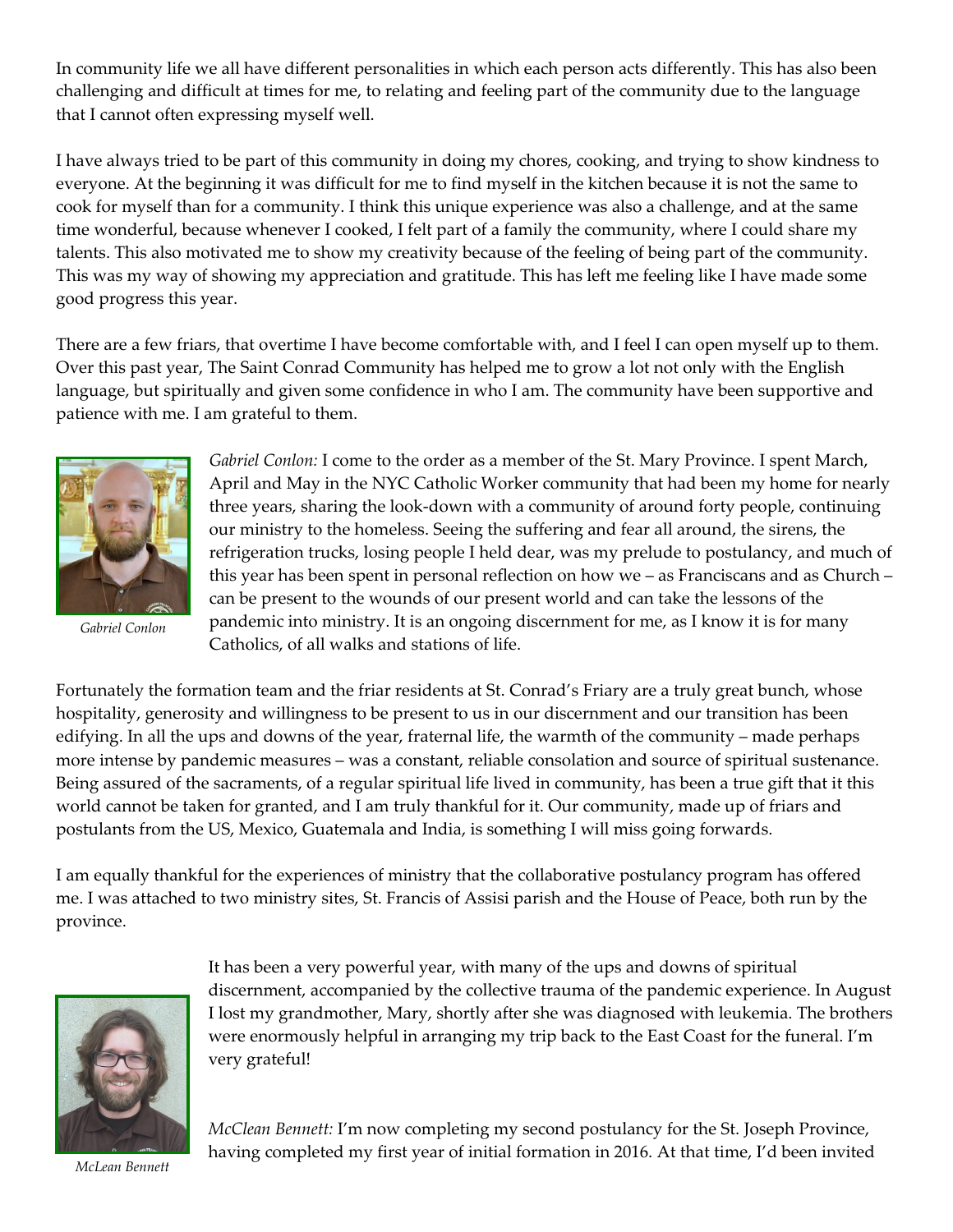to apply to attend the novitiate, but opted instead to re-enter the workforce. Since 2016, then, I've held jobs reporting, copy editing and fact-checking for publications both local and national. I loved my journalism career, but continued toying with the idea of a religious vocation for much of the time that I spent working.

During the pandemic and a resultant downturn in the magazine economy, I decided the time was finally right to reapply to join the Capuchins again. I figured I'd have to redo a full year of postulancy, and thus would need to wait to join the Class of 2021-22 — something I was willing to do, assuming I could find a job to tide me over until then. I was surprised late last year to learn that the province was inviting me instead to join an existing postulancy class midway through the formation year. I agreed to do so, and have been living with and reintegrating myself into the community at St. Conrad's since November 2020.

I've been stationed to work at the food pantry at the House of Peace, and have appreciated opportunities to work directly with the people to whom the Franciscans minister. Many of the people I've come across have taught me important lessons about faith, myself and God — often without their realizing they were teaching me. Franciscan ministry has been as affirming and paradigm-shifting as I'd recalled it being five years ago, and I'm glad to be back with the friars.



*Jaico George*

*Jaico George*: I am 19 years old, and originally from Kerala, India. My family moved to U.S. three years ago living in Houston TX. I finished my high school here in the U.S. I knew about the Capuchins and I was familiar with their brown habit since childhood. In my senior in high school I came to contact with the Midwest capuchins through internet. I came into contact with the vocation director. After finishing my high school, I waited for almost six months to come live with the friars. Because I was not 18 at that time. I lived as a residential candidate in Chicago at St. Clare Friary. That was the time I lived outside of my family circle. I also went to college for a brief time in Chicago. Living with friars was an interesting experience for me. I also met friars from different parts of the world. Later

in the year I applied for postulancy and I got accepted.

I am a member of the St. Joseph Province. As part of the program, I did my ministry at House of Peace this year. I also had the chance to volunteer in both food pantry and clothing section. In community I learned how to cook, lead prayer and also do my stewardship. As part of living in community I did a lot of learning and also unlearning. Throughout this year of my discernment God spoke to me through various people around me. Especially in ministry I learned to see Christ in people with whom I minister. As brothers living under one roof we helped each other in this discernment process. With God 's grace I will be able to move to novitiate in a couple of months. I also ask all the brothers to remember all of us in your prayers.

## *JPIC Survey Charts New Direction for Commission*

Several weeks ago, the Justice, Peace, and Integrity of Creation (JPIC) Commission surveyed the brothers to ensure that the priorities and work of the commission reflect the priorities and needs of the province. We want to share those results with you. 58 friars—over one-third of the province's members—responded to the survey.

The first question asked what *the commission's areas of focus* should be. The top four answers were:

- 1) Immigration issues (internal and external) [31]
- 2) Care of Creation (climate change, energy, etc.) [26]
- 3) Oppression/Discrimination issues (race, gender, sexual orientation, etc.) [25]
- 4) Building a culture of life (seamless garment) [20]